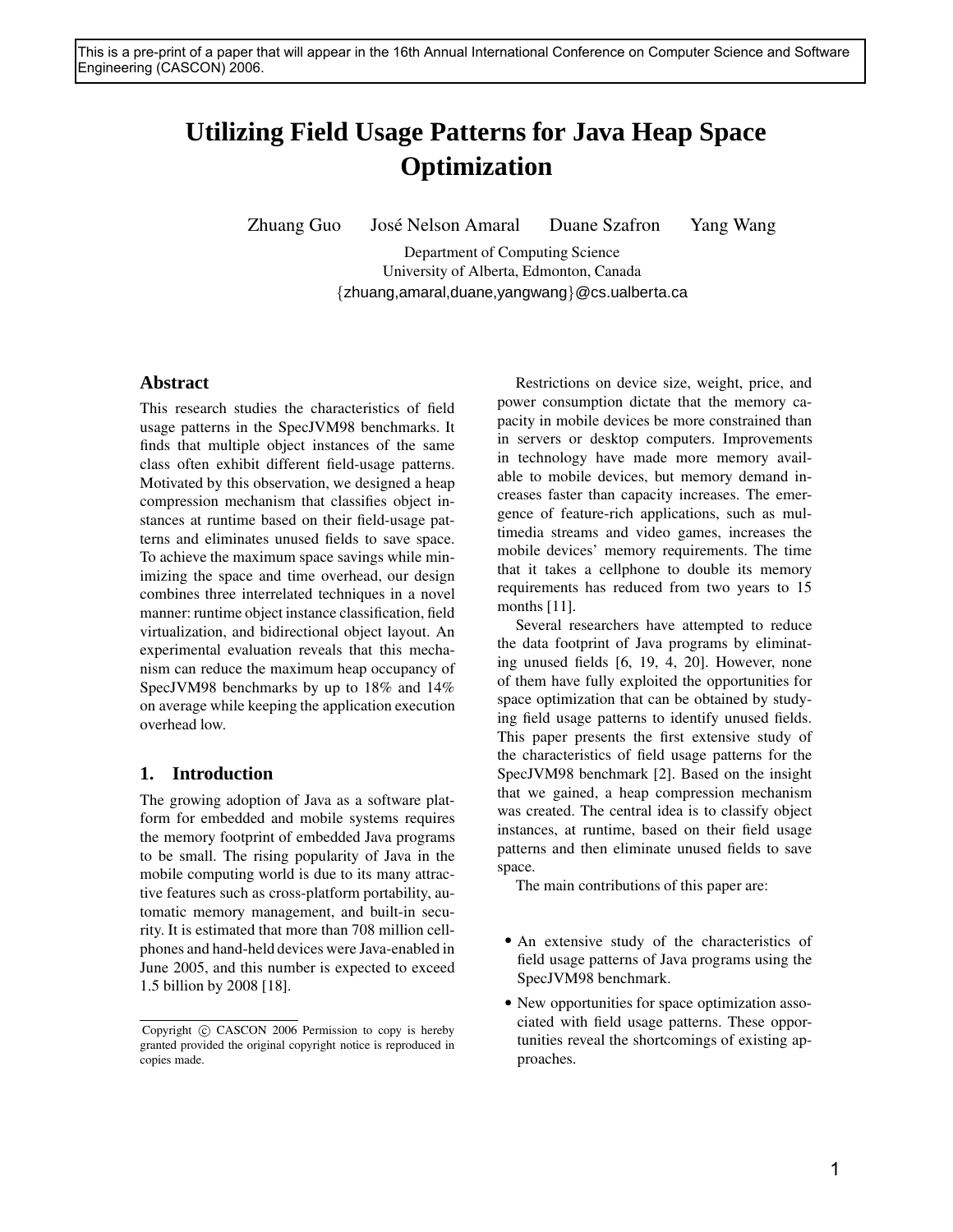- The design of a heap compression mechanism that reduces the heap space requirements of Java programs. This mechanism combines three techniques: runtime object instance classification, field virtualization, and bidirectional object layout. The resulting code improves space savings while keeping time overhead low.
- An extensive experimental evaluation that indicates that this new heap compression mechanism can reduce the maximum heap space consumption by an average of 14% for the seven programs in the SpecJVM98 benchmark, while keeping the application performance overhead within 4.4%, on average.

Section 2 studies the characteristics of field usage patterns. Section 3 shows how this field usage pattern characterization leads to the design of a new compression mechanism for Java heap spaces. Section 4 presents a performance evaluation of this mechanism, and reveals a trade off between heap compression ratio and execution time overhead. Section 5 surveys the related work and Section 6 presents our conclusion.

## **2. Field Usage Patterns**

In Java, a class is a language construct that abstracts object instances. A class has a fixed data layout, in that each instance stores the same set of instance fields of the class. However, not all the fields are necessarily used in each instance of a class. Object instances of the same class may exhibit different field usage patterns.

DEFINITION 2.1. *The field usage pattern of an object is the set of fields used by the object.*

For example, in jess, a benchmark in the Spec-JVM98 suite, the class Value has three fields: intval, floatval, and Objectval. For each instance of Value, the value in a field called type determines which one of the three fields stores an integer, a float, or an object reference. The other two fields remain unused. A field is unused if it stores the frequent (default) value: zero or null. Information about field usage patterns can be used to save heap space. The potential for space optimization depends on the prevalence of dominant field usage patterns. To evaluate this potential, we studied the characteristics of field usage patterns in the SpecJVM98 benchmark [2].

An extension of the field usage definition captures fields that contain a non-zero frequent value. For instance, the field type of class Value in jess often contains a non-zero frequent value that can be externalized to save space. Thus, the definition of field usage pattern can be refined as:

DEFINITION 2.2. *The field usage pattern of an object is the set of fields of the object that do not store frequent field values.*

In the rest of this paper the analysis, design, and experiments that only consider zero or null frequent values are referred to as scheme-1, and those that also consider non-zero frequent values are referred to as scheme-2.

## **2.1 Characteristics of Field Usage Patterns**

This study used the SpecJVM98 benchmark suite because it covers a wide range of applications, including expert shells, video decoders, graphic renderers, and database querying systems. The benchmark mtrt is omitted, because it is a parallel implementation of the raytrace benchmark and exhibits the same characteristics as raytrace for the purpose of this study. All the experiments were conducted using the s100 input, because s100 more faithfully captures an application's characteristics than  $s1$  or  $s10.<sup>1</sup>$ 

Field usage patterns are discovered with a profiling run of each benchmark program using an instrumented Kaffe Virtual Machine (VM) (version 1.1.5) [1]. The profiling run scans and outputs the heap image of each object in the heap, whenever 50KB of memory allocations is accumulated. The profiling output is used to gather the frequent value distribution of each class field and study the field usage patterns. A frequent-value field is a field that has at least one value that appears in more than  $10\%$ of the object instances. All the base class object instances and derived class instances that contain the class field are used to determine whether a field has a frequent value. Therefore, if a field is considered a frequent-value field in a base class, it is also a frequent-value field in derived classes, and vice versa. After identifying frequent-value fields, objects in the heap are classified, based on their field usage patterns. Let  $N_c^p$  be the number of observed

<sup>&</sup>lt;sup>1</sup>The JVM98 benchmark suite has three input sizes:  $s1$ ,  $s10$ , and s100. s1 should be used to check correctness; s10 needs one tenth of the execution time of s100; SPEC requires that performance be reported with s100 inputs.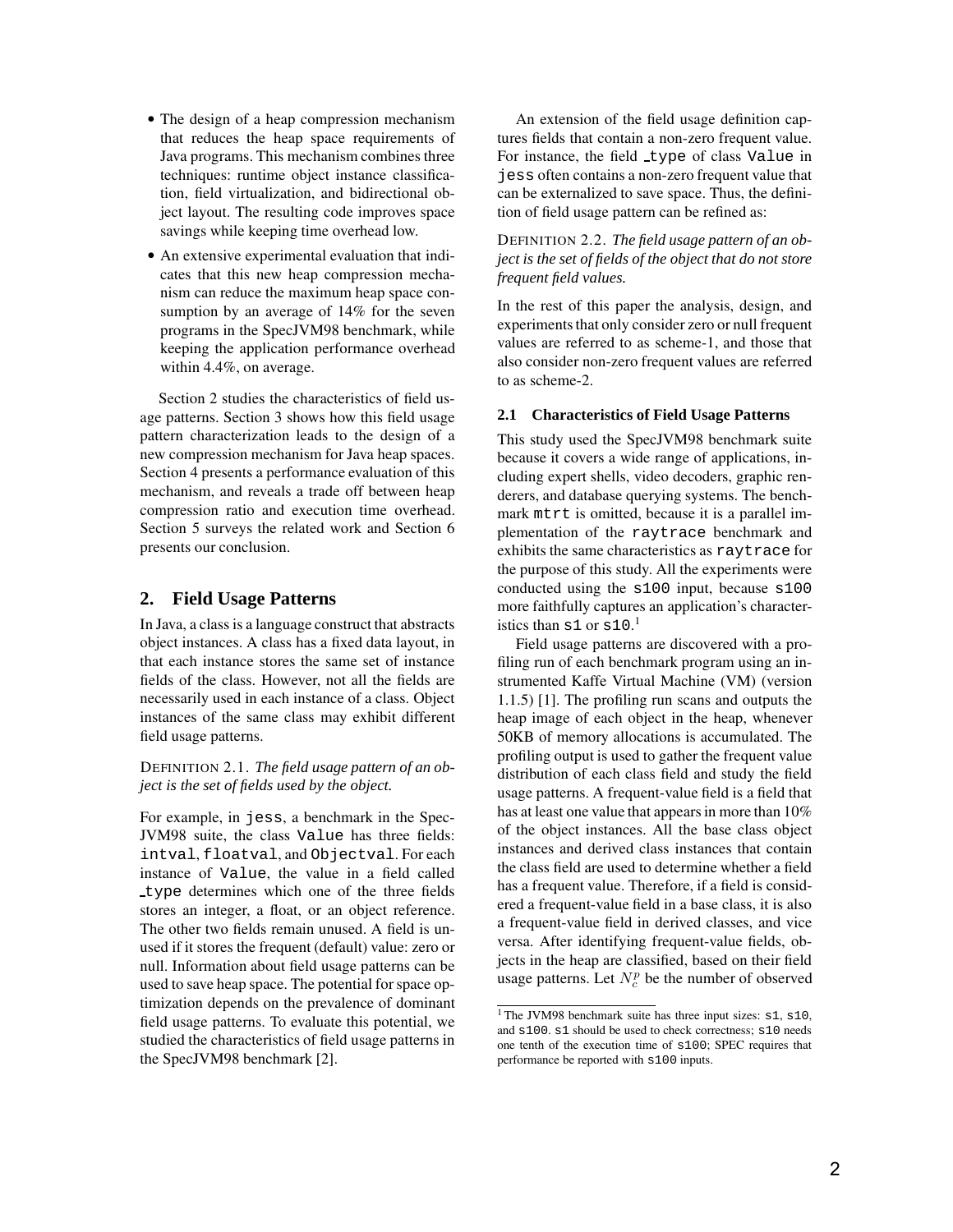object instances of class  $c$  that exhibit pattern  $p$  and let  $Z_c$  be the size, in bytes, of an uncompressed object instance of class  $c$ . If the life time of an object is longer than the heap scan interval, the object may be counted multiple times. Consider class  $c$  with  $n$ patterns  $p_0, p_1, \cdots, p_{n-1}$ , where in pattern  $p_0$  all fields are used. Patterns  $p_1, p_2, \cdots, p_{n-1}$  are compressible and  $N_c^{p_1} \ge N_c^{p_2} \ge \cdots \ge N_c^{p_{n-1}}$ .  $S_k$  is the total number of objects in a benchmark that account for the  $k^{th}$  most dominant field usage pattern of each class, and  $T_k$  is the combined size of all the objects that have the  $k^{th}$  most dominant field usage patterns of each class in the benchmark.

$$
S_k = \sum_{\forall c} N_c^{p_k},
$$
  

$$
T_k = \sum_{\forall c} N_c^{p_k} \cdot Z_c
$$

 $S_0$  is the total number of observed objects that are not compressible in each benchmark and  $T_0$ is the total storage, measured in bytes, of noncompressible objects.

Figure 1(a) and 1(b) show the distribution of field usage patterns forscheme-1 and scheme-2. Incompressible refers to objects that cannot be compressed based on field usage patterns, 1st and 2nd correspond to the total number  $(T_1, T_2)$  and size  $(S_1, S_2)$  of objects that use the most dominant and the second most dominant field usage patterns, respectively. Others corresponds to the sums of the remaining objects,  $\sum_{k\geq 3} S_k$ , and the sum of their sizes,  $\sum_{k\geq 3} T_k$ .

Table  $\overline{1}$  uses several metrics to characterize the field usage patterns in each benchmark program. Number of Classes is the number of classes whose instances are observed during the heap scan process; Number of Patterns records the number of field usage patterns observed for each scheme. The last two columns present the weighted average of the number of field usage patterns and frequent value fields per class using the following two formulas:

$$
\frac{\sum_{\forall c} A(c) \cdot B(c)}{\sum_{\forall c} A(c)} \quad and \quad \frac{\sum_{\forall c} A(c) \cdot F(c)}{\sum_{\forall c} A(c)},
$$

where  $A(c)$  is the number of objects,  $B(c)$  is the number of field usage patterns, and  $F(c)$  is the number of frequent value fields observed during the heap scan process for class  $c$ . The weighted average is reported because a prolific class, *i.e.* a class that create a large number of instances at runtime, is more important than a non-prolific one for space optimization. Another interpretation for the last two columns in Table 1 is as follows: if an object is picked randomly from the heap, the object is expected to have the number of field usage patterns and the number of frequent value fields that appear in these columns.

Figure 1 and Table 1 lead to the following observations:

- 1. In all the benchmarks, except raytrace, instances with compressible field usage patterns account for about 80% of all the instances.
- 2. Each class is expected to have 2 to 3 frequent value fields. Each object instance has 3 to 4 different field usage patterns.
- 3. The 1st and 2nd most frequent field usage patterns account for a significant portion of field usage pattern occurrences for most benchmarks (except db).
- 4. The number of field usage patterns increases dramatically for some benchmark programs including jess and javac. This implies that these benchmark programs should benefit the most from compressing non-zero frequent field values using scheme-2.

Thus, field usage patterns should reduce the requirements of heap allocation in most benchmark programs, except raytrace. Two thirds of objects observed during the heap scan in raytrace are instances of class Point, which has no frequent value field. Although a large number of other classes exhibit multiple field usage patterns — Table 1 shows that there are 262 different field usage patterns out of 123 classes — the significance of their existence is overwhelmingly shadowed by the prolific class Point.

#### **2.2 Previous Use of Field Usage Patterns**

Field usage patterns have been previously used for Java heap space optimization. JAX [20], an application extractor for Java, developed by Tip *et al.*, uses static analysis to remove unused fields that are either unreachable or unread. Their optimization only exploits inter-application field usage patterns. It does not make use of the observation that object instances of the same class may exhibit multiple field usage patterns within one application.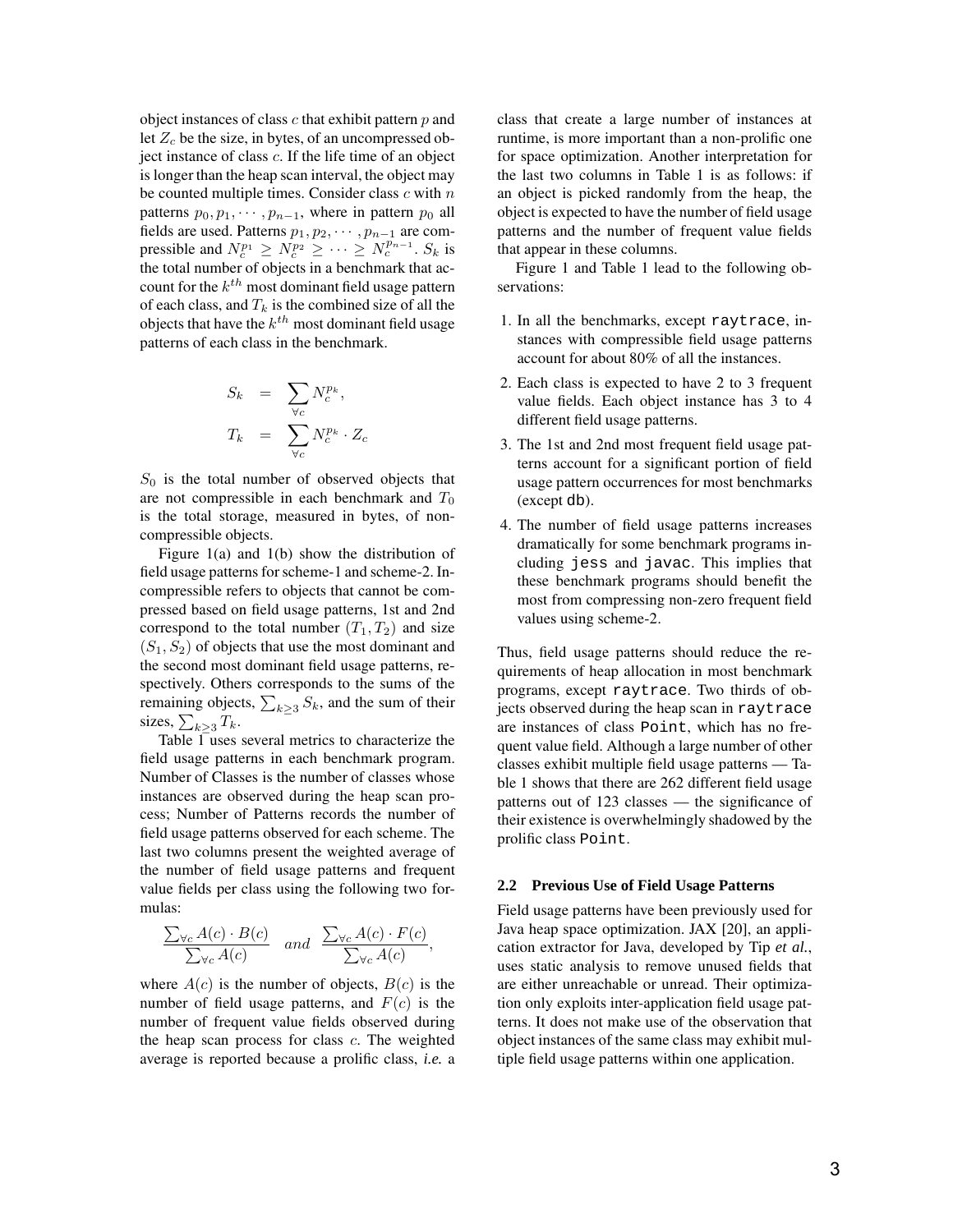

**Figure 1.** Distribution of Field usage patterns (a) for scheme 1 (b) for scheme 2. The left part of each figure shows the distribution of the number of objects; the right part shows the distribution of object size.

|                  | Number of      | <b>Number of Patterns</b> |          |          | <b>Average Number of</b><br><b>Patterns per Class</b> | <b>Average Number of</b><br>Freq. Value Fields per Class |          |  |
|------------------|----------------|---------------------------|----------|----------|-------------------------------------------------------|----------------------------------------------------------|----------|--|
| <b>Benchmark</b> | <b>Classes</b> | Scheme-1                  | Scheme-2 | Scheme-1 | Scheme-2                                              | Scheme-1                                                 | Scheme-2 |  |
| compress         | 107            | 181                       | 213      | 3.8      | 3.9                                                   | 2.9                                                      | 3.0      |  |
| jess             | 238            | 330                       | 411      | 3.3      | 5.8                                                   | 2.1                                                      | 3.9      |  |
| db               | 104            | 158                       | 214      | 4.4      | 4.4                                                   | 2.4                                                      | 27       |  |
| raytrace         | 123            | 204                       | 262      | 1.5      | 1.5                                                   | 0.3                                                      | 0.4      |  |
| javac            | 219            | 585                       | 754      | 4.0      | 4.7                                                   | 2.1                                                      | 3.3      |  |
| mpegaudio        | 129            | 204                       | 252      | 3.7      | 3.8                                                   | 2.7                                                      | 2.9      |  |
| jack             | 138            | 247                       | 315      | 4. I     | 4.5                                                   | 3.1                                                      | 3.5      |  |

**Table 1.** Characteristics of field usage patterns of the SpecJVM98 benchmark

To the best of our knowledge, Ananian and Rinard were the first to use frequent value fields for space optimization [4]. Their technique removes these fields from a class and uses hash tables to store values of the field that differ from the frequently stored value. A hash table lookup is needed to access a frequent value field. Also, a hash table used in this context requires significant storage space because object ids must be stored to handle potential conflicts.

Chen, *et al.* [6] present a detailed characterization of frequent field values in the SpecJVM98 benchmark and propose two heap compression schemes. They used a heuristic formula to classify the fields of a class into three levels: At Level-0 the field does not have a dominant frequent field value; at Level-1 the field has a non-zero frequent field value; and at Level-2 the field has a frequent field value that is zero or null. In their first scheme, an object is divided into two parts: a primary part containing level-0 and level-1 fields, and a secondary

part containing level-2 fields. Figure 2 shows an object in the uncompressed format. During object creation only the primary part is allocated. The secondary part is allocated lazily when the first nonzero value is written into a level-2 field. The secondary part can also be compressed at run time if it only contain zeros. Their second scheme builds upon the first one by allowing level-1 fields to be shared among objects if all level-2 fields are zero. Chen's scheme incurs a two-word space overhead for objects in uncompressed format.



**Figure 2.** Chen's first compression scheme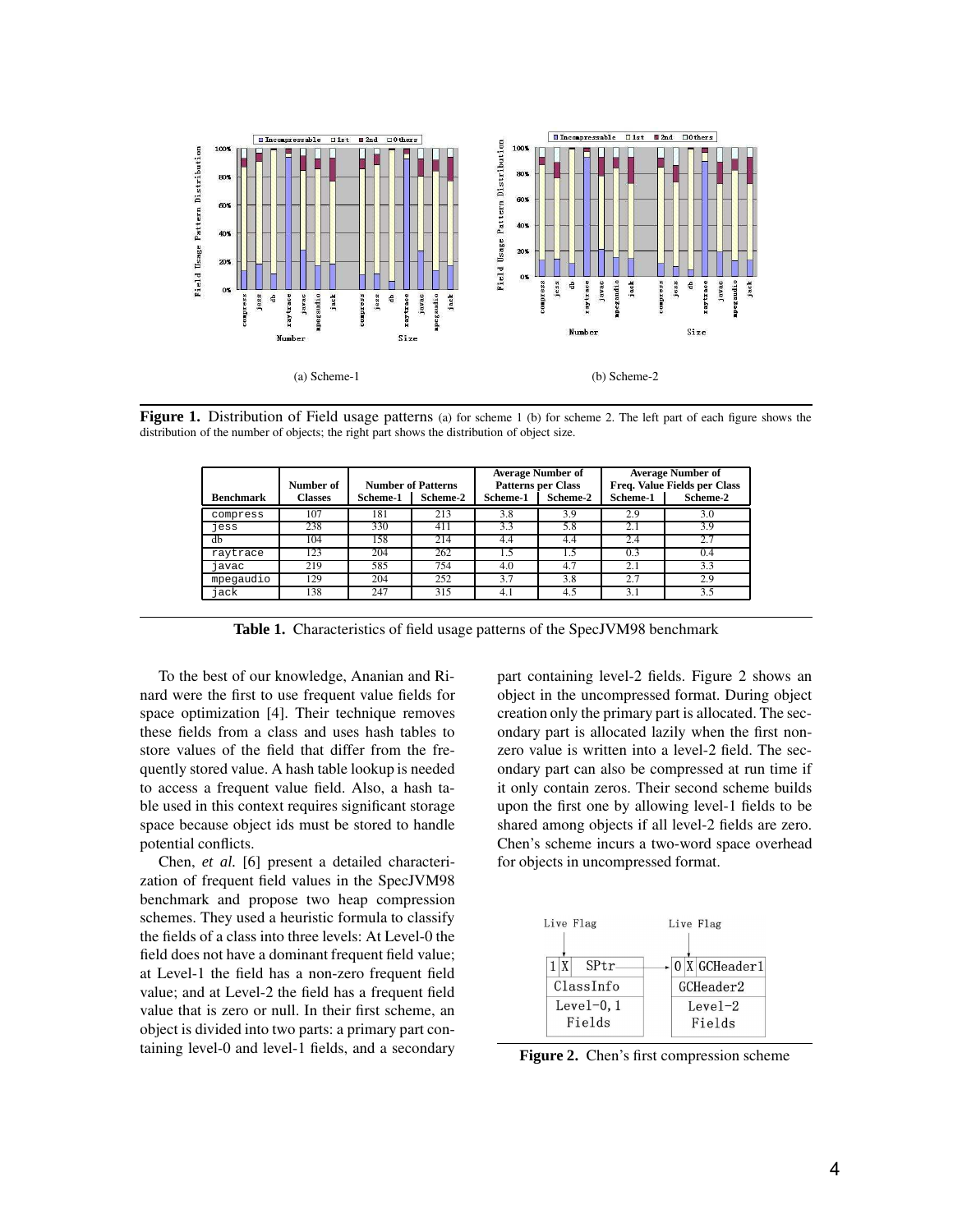Ananian and Rinard's and Chen *et al.*'s approaches may work well when all instances of a class use the same compressible field usage pattern. However, they will miss compression opportunities for classes that exhibit more than one compressible field usage pattern. In fact, in the SpecJVM98 benchmark around two thirds of the classes that create more than 100 instances at runtime exhibit more than one compressible field usage pattern. Furthermore, their compression mechanism incurs space overhead for objects in uncompressed format, which negates the space savings resulting from compressing objects.

In general, none of these techniques fully exploits the space optimization opportunities associated with field usage patterns. Of these techniques, Chen's approach is most comprehensive, so we compare our approach with his in Section 4.

## **3. A New Compression mechanism**

The results presented in the previous section indicate that there are unexplored opportunities for field-usage-pattern-based space optimization. Even though the study presented in Section 2 is based on the SpecJVM98 benchmark, the results should apply to object-oriented systems. In the world of object-oriented programs, the design of a class is often general and oriented towards reusability. Thus, a class may exhibit different field usage patterns under different use contexts. We designed a heap compression mechanism to exploit the opportunities for space optimization associated with field usage patterns. This section first discusses the reason why heap compression is a favorable technique for space optimization, and then describes the design of our heap compression mechanism.

#### **3.1 Why Heap Compression**

There are a number of ways to exploit field usage patterns for space optimization. Feedback may be provided to guide programmers on the manual specialization of an application's class hierarchy. For instance, the class Value in Jess can be specialized into three subclasses, each corresponding to an intval, a floatval, or an Objectval. Manually rewriting an application can be tedious and impractical to application libraries whose source code is unavailable. Another approach is to specialize an application's class hierarchy automatically through compilers. This approach requires extensive static analysis such as whole-program point-to analysis and type inference [19]. Furthermore, static analysis cannot fully exploit spaceoptimization opportunities that can only be identified dynamically. A third approach, adopted in this paper, is to achieve space optimization through run-time heap compression. This approach works by compressing the heap objects if free space is still insufficient to satisfy an allocation request after garbage collection has occurred — it is used as a last resort.

#### **3.2 Implementation Details**

The general idea of our heap compression mechanism is to eliminate unused fields from object instances to save space. This mechanism is very aggressive in that it tries to eliminate all unused fields from object instances in order to achieve the maximum space savings. After compression, all object instances with a given field usage pattern correspond to one object layout format. The experimental study in Section 2 revealed that the object instances of a class often exhibit a few different field usage patterns. This aggressive heap compression mechanism must deal with the following:

- A frequent-value field that is used must remain in a field while unused ones must be eliminated.
- The frequent value of an eliminated field whose frequent value is neither zero nor null must be recorded.
- Because of field elimination, the offset of the same field in different objects may be different.
- The space overhead for recording information about object layouts must be low since it offsets the compression gains.
- We must minimize the impact of the compression mechanism on run-time performance.

The design proposed in this paper adopts three closely related techniques to address these challenges: object instance classification, field virtualization, and bidirectional object layout.

The first technique is *object instance classification*. After compression, an object assumes a memory layout that differs from the layout of an uncompressed object. How should this layout information be stored? One possible way is to store this information within an object. However, such a solution incurs space overhead for each compressed object. Because object instances with an identical fieldusage pattern share a common object layout for-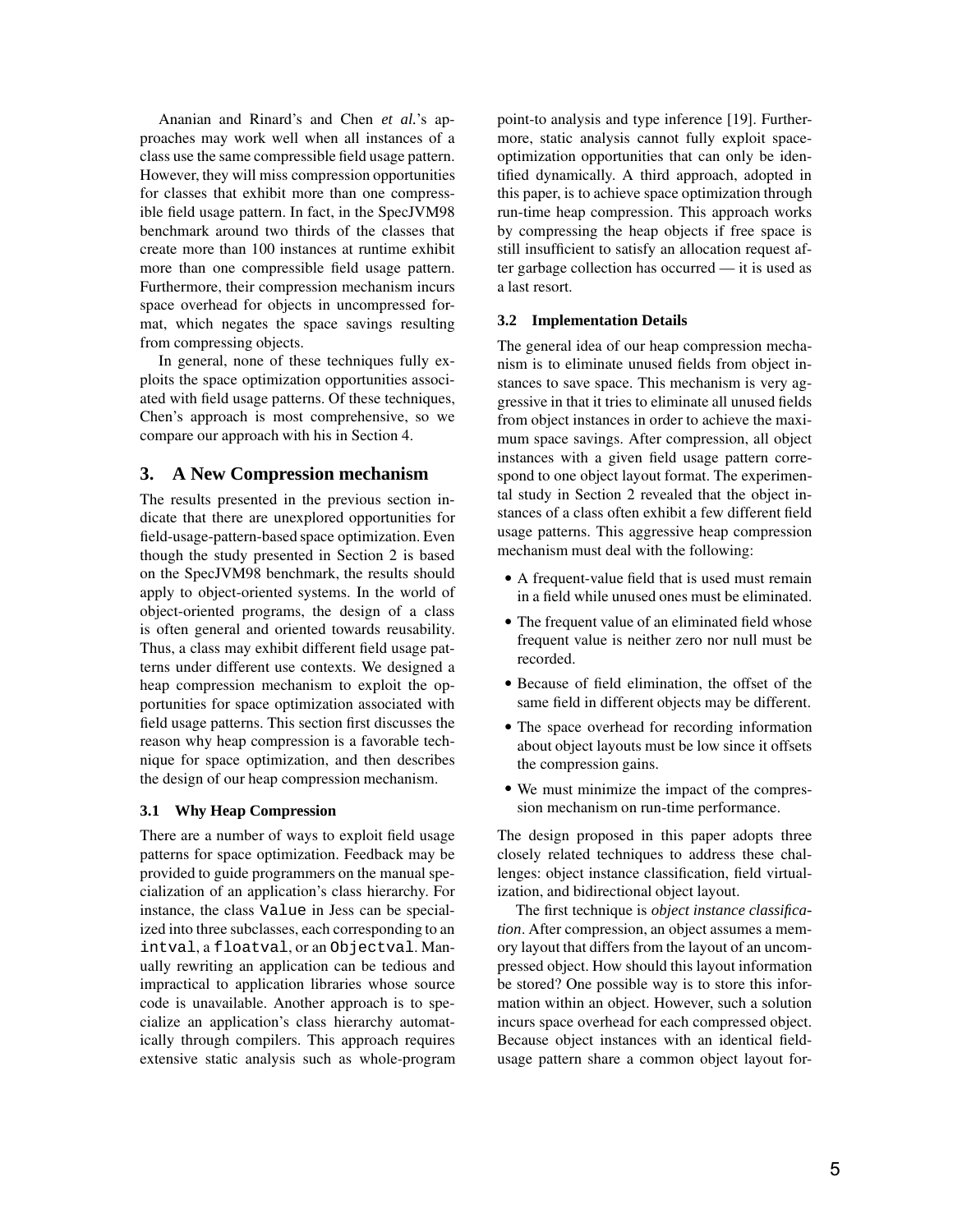



(b) Bidirectional layout

**Figure 3.** Object Layout (Class C inherits B, and B inherits A. In 3(b), any shaded field can be eliminated to save space.)



**Figure 4.** Field offset lookup mechanism

mat, they can share the layout information. In Java, each object has a two-word object header. The second word of this header points to the class information as illustrated in Figure 3(a). In our technique, this second word stores a pointer, Ftable, to reference a common data structure which is a metaclass shared by object instances with the same field usage pattern as illustrated in Figure 4.

After compression, the state of a field, eliminated or not, and its offset are the same for all object instances that share the same field usage pattern. The meta-class stores the related information — field offset and frequent field value — necessary to access each field. Since this technique resembles method virtualization, we name it *field virtualization*. Also, an object's meta-class can be determined quite efficiently. When scanning an object for compression, a bit vector with one bit corresponding to each field is calculated by scanning the object once. A bit in the vector is set 0 to indicate that the corresponding field is used, and 1, otherwise. A meta-class has a similar bit vector. If a meta-class's bit vector matches the object's bit vector, then the object belongs to the meta-class. Since most objects have only a few fields, one word (32 bits) is sufficient for storing the bit vector in the meta-class data structure.

Like Chen *et al.* [6], our field compression mechanism also classifies fields into three levels: level-0 fields have no frequent field values, level-1 fields have non-zero frequent field values and level-2 fields have zero (or null) frequent field values. However, instead of using an heuristic formula to predict the level of a field, we use profiling information. A field is considered to have a frequent value if its most frequent field occurs in more than T percent of the total field value occurrences. The choice of the threshold  $T$  has an impact on the compression performance and the application execution time. This discussion is deferred to Section 4.

Our method replaces the traditional Java object layout with a bidirectional object layout where level-0 fields are placed below the object header and level-1 and level-2 fields are placed above. Figure 3(b) shows the heap image of an object of class C in the bidirectional layout, where C inherits from class B, and B inherits from class A. When an object is compressed, some level-1 and level-2 fields are eliminated. With the bidirectional object layout, compacting an object by eliminating level-1 or level-2 fields may shift the position of other level-1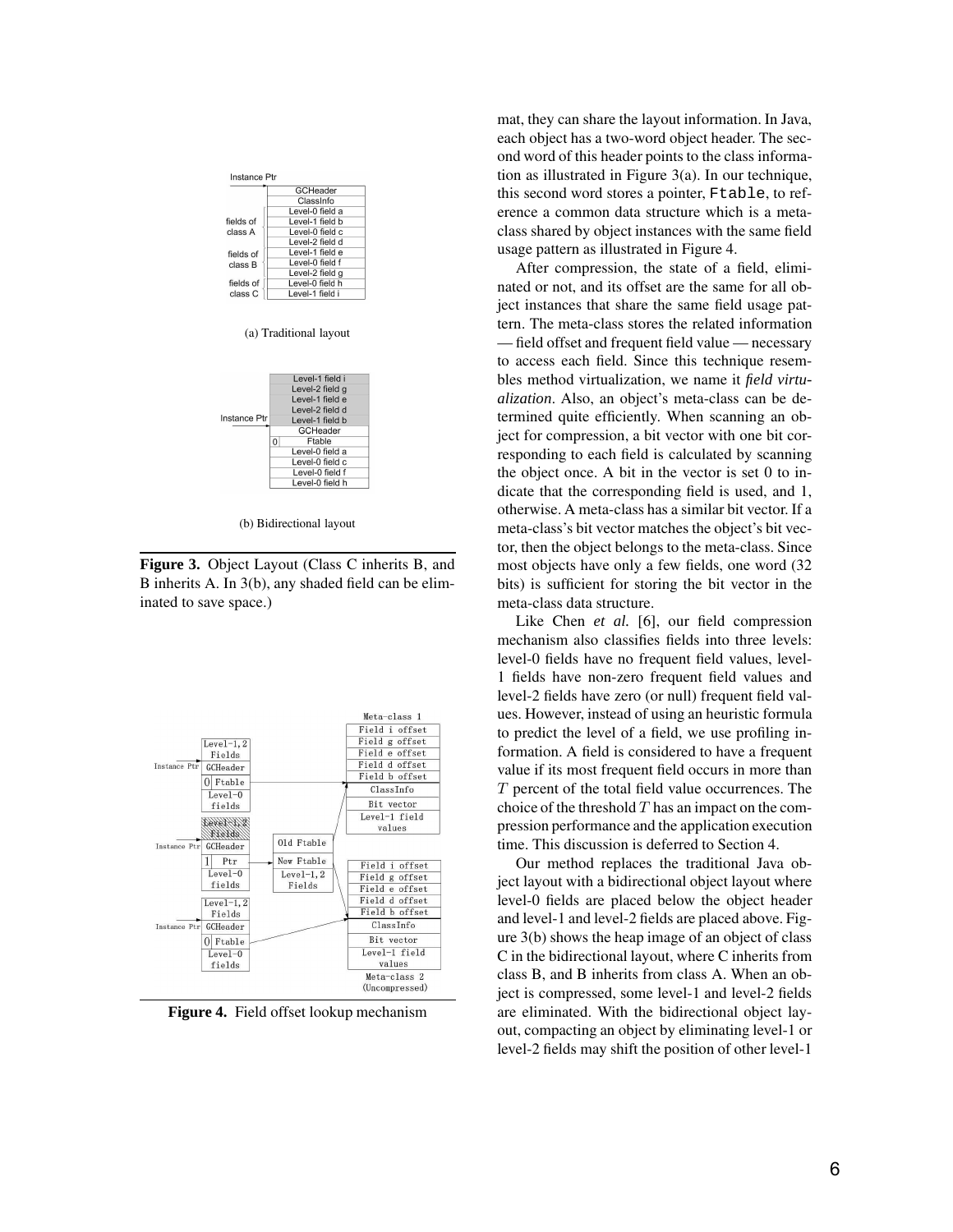and level-2 fields, while the offset of level-0 fields remain the same. Also, since a level-0 field will never be eliminated in our compression scheme, its value can be loaded by simply using its offset and the object reference. Thus, there is no additional performance overhead to access level-0 fields. A JVM can mark each getfield or putfield bytecode based on the level of the field being accessed (denoted as getfield-n and putfield-n). Such a marking can be performed at the bytecode preparation phase, or the first time the bytecode is exe $cuted$  — similar to the  $-quick$  instruction [21].

The content of each meta-class is as follows. It has a reference to the class information structure and a bit vector as explained above. For each level-1 or level-2 field, there is an associated table entry to store the field offset. When executing an instruction, a level-2 field is loaded by a getfield-2 index instruction. The parameter index corresponds to the table entry of the level-2 field in the meta-class. This instruction first fetches the field offset by dereferencing the Ftable pointer. If the offset has a negative value, the field has not been compressed and the object reference and this negative offset are used to load the field value and put it onto the stack. With the bidirectional layout, a level-2 field is before the object reference address. If the offset is not negative, then this field was compressed and zero (or null) is pushed onto the stack. The handling of the getfield-1 instruction is similar to that of getfield-2, except that a positive offset indicates that object instances of this meta-class take the frequent value, which is stored at the offset field in the meta-class data structure. The field offset table grows upwards with negative offsets and the non-zero frequent field value is stored at the positive offset. This aggressive heap compression mechanism is very space efficient because its space overhead is linear on the number of field usage patterns.

Instructions putfield-n and getfield-n have a similar implementation, except that a compressed object is fully expanded when a nonfrequent value is written into a frequent-value field. Figure 4 shows an example of an expanded object. Because level-0 fields are not affected by this expansion, the expansion only reallocates a secondary portion of memory to store the level-1 fields, level-2 fields, and the old and new Ftable references. The second word in the object header is overwritten to store a pointer Ptr that references the secondary

portion. If checking whether an object is expanded every time a level-1 or level-2 field is accessed becomes costly, an alternative design is to rely on the memory-protection mechanism already implemented in hardware. A designated address range can be set in the memory-protection table to cause a trap when it is accessed. An address within the designated range can be stored in the second word of the object header of expanded objects. When this word is dereferenced — in order to access a level-1 or level-2 field — an exception handler takes control and handles the field access transparently. This trap is expensive but it only occurs for objects that have been expanded and object expansion happens very rarely.

## **4. Experimental Study**

This section presents an extensive simulationbased evaluation of the new compression mechanism described in Section 3. This performance evaluation reveals that:

- Compressing only unused fields reduces the heap space requirement, on average, by 12%. When frequent-value fields are also compressed the reduction increases to 14%. This reduction is 4% greater than that obtained by Chen *et al.*.
- When the benefit of running the application with a smaller memory footprint is not taken into consideration, the field compression mechanism has a small performance penalty (4.4% for scheme-2 on average).
- The selection of the threshold used to determine if a value in a field is frequent does not have a significant effect on the effectiveness of the compression. However, increasing this threshold may significantly lower the performance overhead of the mechanism.

All the experiments are based on trace-driven simulations. Trace files are generated using an instrumented Kaffe VM (version 1.1.5) [1]. To simulate the memory behavior of a JVM, the trace file contains a record for each of the following events: object creation, object use (via bytecodes getfield, putfield, invokevirtual, in -stanceof, and checkcast), garbage collection, and object finalization. A garbage collection followed by the finalization of all the dead objects is forced for every 50KB of object allocation. By reclaiming storage allocation for objects soon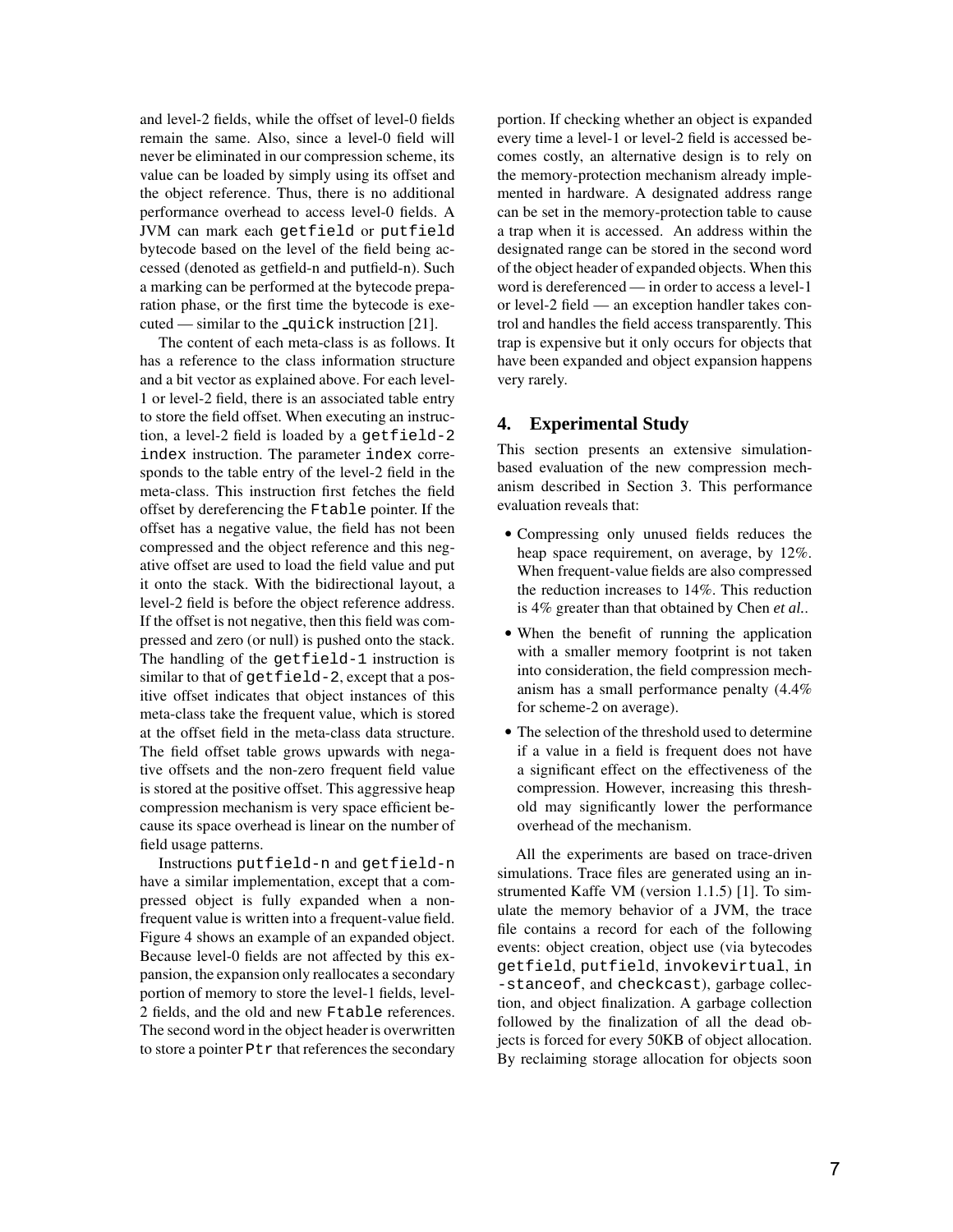| Benchmark                              | compress | iess | db    | ravtrace | javac | mpegaudio | iack |
|----------------------------------------|----------|------|-------|----------|-------|-----------|------|
| Max Heap Occupancy without Array (KB)  | 91       | 529  | 3749  | 2509     | 6111  | 108       | 343  |
| Max Heap Occupancy with Array (KB)     | 264      | 228  | 7222  | 3824     | 9441  | 198       | 633  |
| <b>Execution Cycles</b> $(10^{\circ})$ | 22621    | 9715 | 23663 | 8258     | 3547  | 1289      | 7290 |

**Table 2.** Characteristics of SpecJVM98 benchmark programs

after their death, an application's maximum heap space occupancy (without applying compression) can be measured. However, unless garbage collection is triggered with a very small granularity, it is impossible to know the precise time of an object's death. Very frequent garbage collection is extremely expensive [9]. To avoid this imprecision, the maximum heap space occupancy is measured by sampling the heap size immediately after each garbage collection (shown in Table 2).<sup>2</sup> Similarly, by reclaiming storage allocation for unused fields through the application of heap compression immediately after each garbage collection, the maximum heap space occupancy with heap compression is measured.

#### **4.1 Compression Effectiveness**

| Filed                  | Number of        | <b>Space Savings</b>       |                                 |  |  |
|------------------------|------------------|----------------------------|---------------------------------|--|--|
| <b>Usage Pattern</b>   | <b>Instances</b> | <b>Multiple</b><br>Pattern | <b>Single</b><br><b>Pattern</b> |  |  |
| intval                 | 376              | 4512                       | 3008                            |  |  |
| type, Objectval        | 415              | 3320                       | $-3320$                         |  |  |
| type, intval           | 581              | 4648                       | 4648                            |  |  |
| type, intval, floatval | 123              | 492                        | -984                            |  |  |

**Table 3.** Field usage patterns of class Value in Jess.

Figure 5 shows the reduction in maximum heap occupancy due to compression, in comparison with the baseline that does not do fieldlevel compression. The Single Pattern bars are the results for Chen *et al.*'s compression scheme while the Multiple-Pattern bars are the results for our compression mechanism. These labels reflect the fact that our mechanism compresses objects based on multiple field-usage pattern while Chen *et al.*'s mechanism only works with a single pattern. Compression using our scheme-1 only compresses fields that are not used, while scheme-2 also compresses fields that store a frequent value. Both compression schemes significantly reduce the maximum heap space requirements for all benchmarks except raytrace. This result is consistent





**Figure 5.** Reduction in maximum heap occupancy in comparison with no compression

## (a) Scheme-1

<sup>2</sup> The heap occupancies reported in Table 2 account only for live objects. They do not account for other space costs such as fragmentation and object field alignment.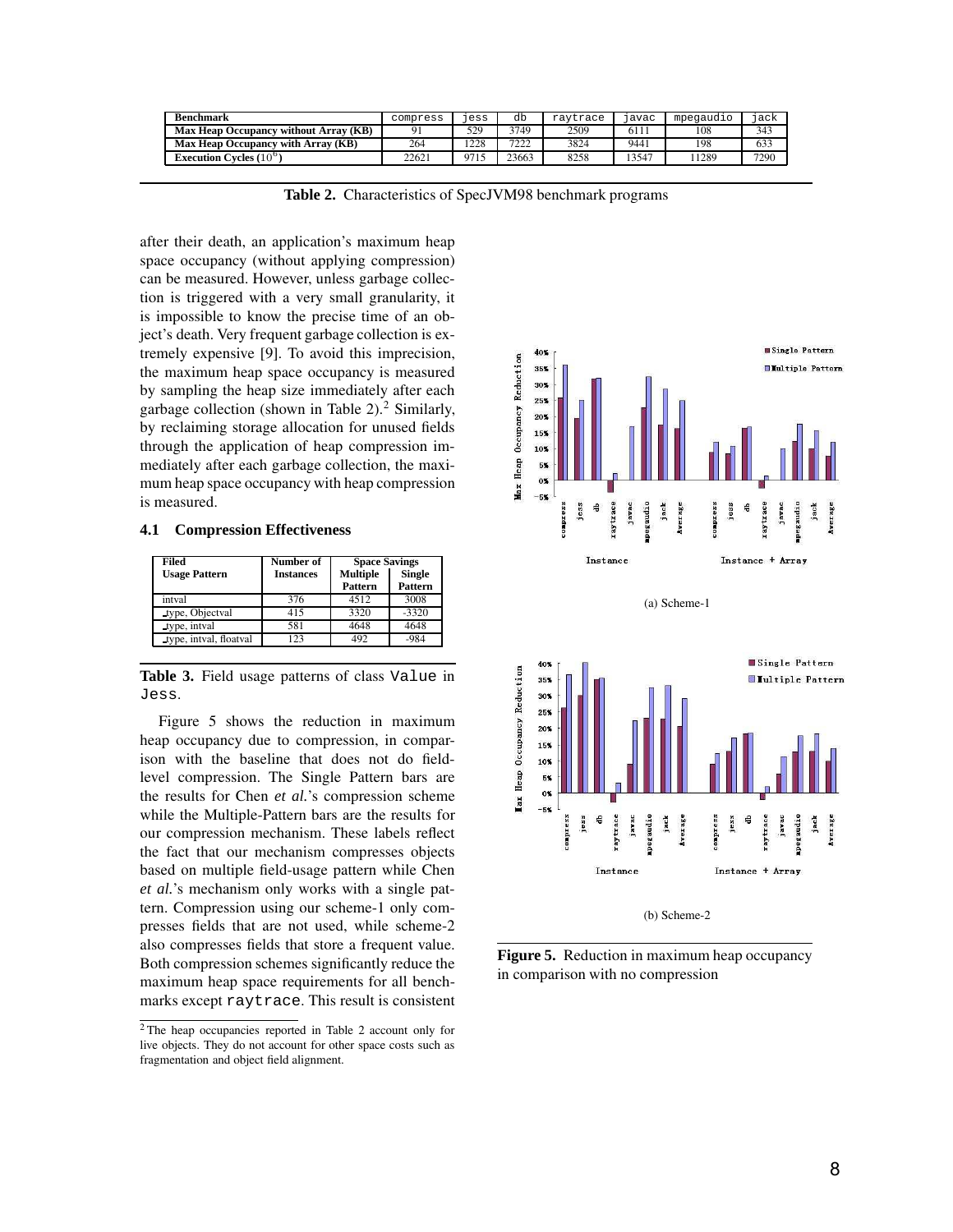with the field usage patterns shown in Figure 1. Our scheme-1 and scheme-2 mechanisms reduce the storage allocation for objects by 25% and 29% on average. Table 2 shows that arrays consume a large portion of the heap space in the SpecJVM98 benchmarks. Although our two schemes only compress object instances, they still reduce the heap space requirement by 12% and 14% on average. Compressing benchmarks jess and javac using scheme-2 is more efficient than compression using scheme-1, a result that is consistent with the benchmark characteristics in Figure 1 and Table 1. The 17% improvement of scheme-2 over scheme-1 for jess is explained by the fact that the number of frequent value fields in jess almost doubles when level-1 fields are considered.

Chen *et al.*'s first scheme fails to reduce the maximum heap occupancy for raytrace and javac. Their compression even slightly increases the heap space requirements of these two programs. This result indicates that space savings achieved by Chen *et al.*'s schemes may not always be sufficient to amortize the two-word overhead paid for each incompressible object. For instance, the class Identifier in benchmark javac has two fields: name and value. At a point of program execution, there are 811 instances of Identifier that use only the field name, and 422 instances that use both fields. Four bytes are saved for each of the 811 instances, but an 8-byte space overhead is paid for each of the 422 instances. The result is a space penalty of 92 bytes. There are many cases similar to this example in the SpecJVM98 benchmarks.

In addition, Chen *et al.*'s schemes only consider a single compressible field-usage pattern. This restriction may either turn other compressible field-usage patterns incompressible or it may miss space optimization opportunities. For class Value in jess, Chen *et al.*'s second scheme only recognizes one compressible field-usage pattern: (type, intval). However, this class exhibits four different field-usage patterns at one point of the program execution. Table 3 shows the number of instances that exhibit each of the four patterns. By recognizing all four patterns, our scheme-2 outperforms Chen *et al.*'s by 9620 bytes.

The results in Figure 5 show that for these seven SpecJVM98 benchmarks, our techniques show improvements over Chen *et al.*'s by a significant margin for all benchmarks except db where we only obtain a slight improvement. In db the majority

(around 96%) of compressible object instances in each class have a single field usage pattern (observed from Figure 1).

Through careful design, our mechanism is able to consider all field usage patterns of a class to save space by only paying a small space overhead for each field usage pattern. On average, our scheme-1 and scheme-2 outperform Chen *et al.*'s two schemes by 4% respectively, for application heap space reduction. Figure 6 shows that our schemes are also more effective than Chen *et al.*'s two techniques for reducing the average heap space size. Our scheme-2 achieves an average heap space reduction of 16%, which outperforms Chen *et al.*'s by 5%.

#### **4.2 Performance Overhead**

This subsection studies the performance overhead of our heap compression mechanism. Performance overheads caused by either object compression or by the extra operations used to access compressed fields. The performance overhead due to object compression varies with the heap size. When less memory is available, more time is spent in compressing objects to save space. However, after the compression, the frequency of garbage collection should be reduced [7]. The time saved by performing fewer garbage collection may be sufficient to offset the performance overhead reported in this section. In some systems, the performance gains due to less frequent garbage collection may even completely offset the performance overhead reported here.

What is the impact of our compression mechanism on performance when no compression takes place? To obtain the answer we set the heap size high enough to prevent the compression from being invoked by the runtime system. In this case the run-time overhead is only caused by the extra operations used to access compressible fields:

- When accessing a level-1 field or a level-2 field, the compression mechanism executes three extra operations: a load of pointer Ftable, a fetch of the field offset, and a branch based on the value of the offset.
- One extra level of indirection is needed for executing bytecodes invokevirtual, instanceof and checkcast.

The run-time overhead to access compressed objects is estimated by counting the number of ex-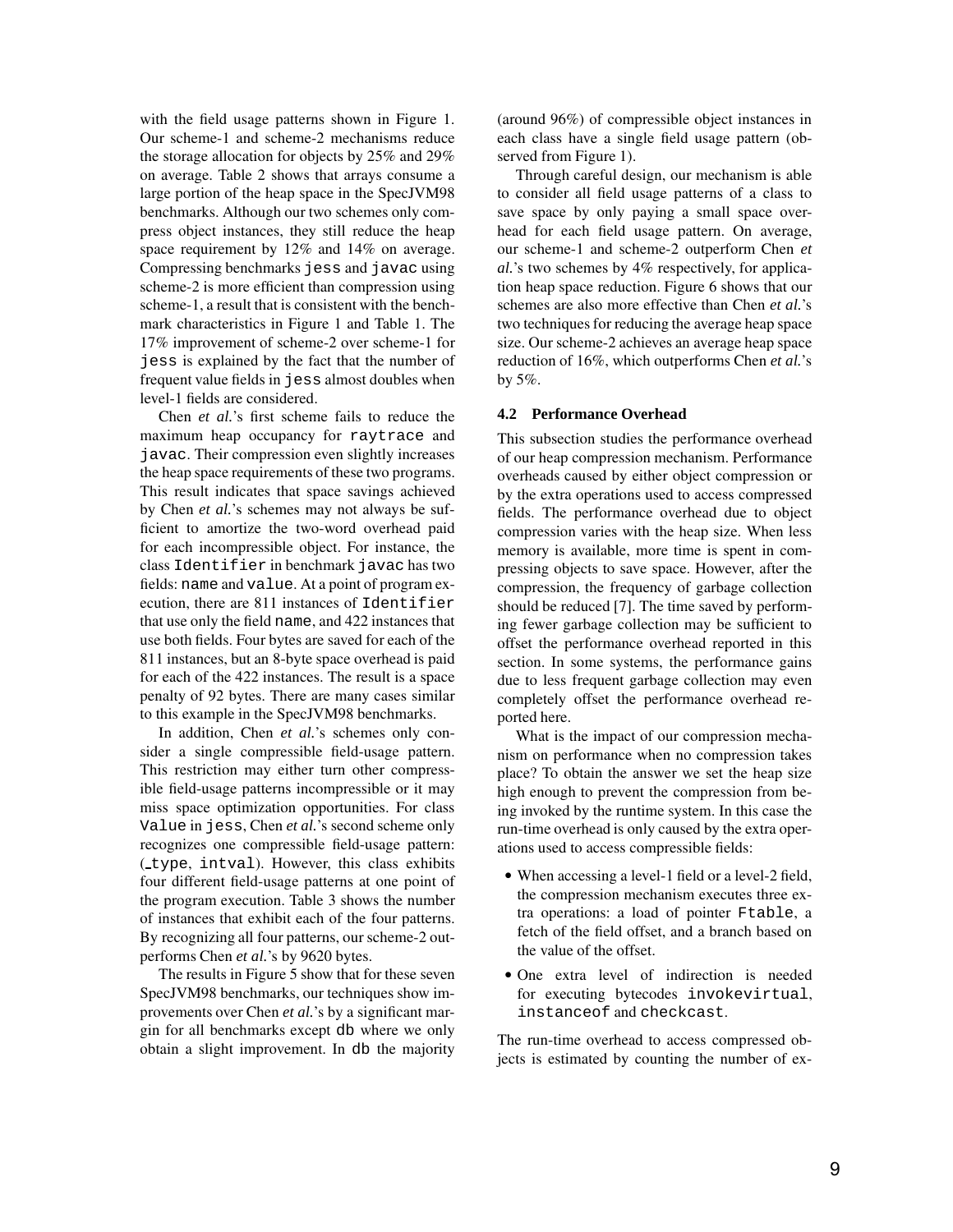

**Figure 6.** Reduction on average heap occupancy compared with no compression

tra instructions and memory accesses. Like Chen *et al.*, we assume that each instruction is executed in one machine cycle and that each memory access requires an extra cycle [6]. They argue that this assumption is reasonable for embedded microprocessors with low clock frequencies and short pipeline architectures. Moreover, the number of cache misses caused by loading a field offset is small because the meta-class data structures are used frequently and therefore often reside in the cache. The number of machine cycles needed to execute each benchmark in the ideal situation is measured using Sun JDK

1.4.05 with the default settings  $3$  on a 1.3 GHZ Intel Itanium-2 machine (shown in the fourth row of Table 2). Figure 7 shows that the performance impact of our compression mechanism is small. Most of the overhead is due to frequent-value-field accesses, rather than to the execution of three bytecode instructions. The performance overhead of scheme-2 is slightly higher than that of scheme-1, because of the increase of frequent value fields access, due to non-zero frequent value fields. The average performance overhead for scheme-2 is 4.4%.



**Figure 7.** Performance overhead

#### **4.3 Threshold Selection**



**Figure 8.** Maximum heap occupancy normalized with the 10% threshold (scheme-2)

For all the experiments described so far, a 10% threshold is used to determine frequent-value fields. Is the performance of the heap compression mechanism sensitive to the selection of this threshold value? To answer this question, Figure 8 shows the maximum heap occupancies of the eight SpecJVM98 benchmarks, measured using thresholds of 20%, 30%,

<sup>3</sup> The JIT compiler is enabled in the default settings.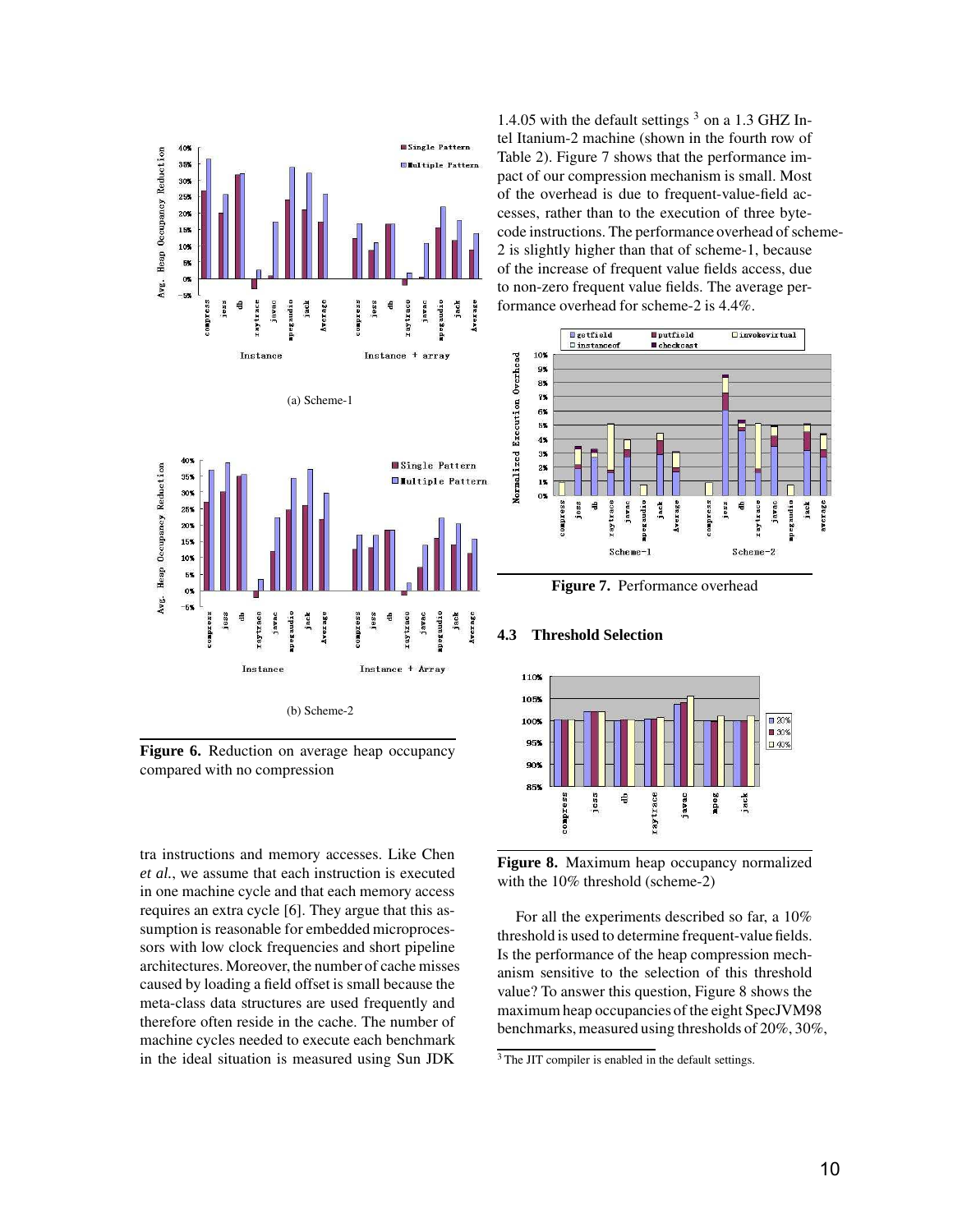

**Figure 9.** Number of frequent value field accesses normalized with the 10% threshold (scheme-2)

and 40%. Little impact on heap compression effectiveness is observed. However, for two benchmarks (shown in Figure 9), the number of frequentvalue-field accesses drops significantly. For jess, with the 20% threshold, the maximum heap occupancy increases by only 3%; however, the number of frequent-value-field accesses drops by half. This result indicates that most space reductions are due to fields whose frequent values appear with a relatively high frequency. In jess, the most frequent values of two fields type and intval in class Value account for 15.9% and 17.5% of the total value occurrences of the two fields. By increasing the threshold from  $10\%$  to  $20\%$ , neither type nor intval is considered as a frequent value field. This increases the the space consumption by the Value objects at the point of program execution shown in Table 3 by 12.6%. However, with the 20% threshold, the number of frequent-value field read and field write reduces by 76% and 20% respectively. In general, this experiment shows that users can choose a relatively large threshold to reduce the performance overhead of the compression mechanism without worrying about an increase in the application heap space requirements.

## **5. Related Work**

Various research prototypes and commercial products have been developed to allow Java programsto execute in memory-constrained environments. Mc-Dowell *et al.* designed an embedded Java environment that supports the complete Java programming language and all class libraries except AWT with as little as 1 MB of RAM [13]. Sun Microsystems provides KVM, a reference implementation of the Connected-Limited-Device Configuration (CLDC) for embedded Java [17]. KVM can operate with as

little as 128 KB of memory. The MicroChaiVM supplied by HP has a minimum ROM requirements of 37 KB [10]. TinyVM, a Java-Runtime Environment (JRE) for RCX microcontrollers has a footprint of only 10 KB in RCX [3].

Besides reducing the memory footprint of the JRE, it is also important to reduce the code/data size of Java programs. JAX [20] uses a combination of extraction techniques — such as dead method elimination, dead field elimination, and class hierarchy transformation — to reduce the code size of Java class libraries. Pugh [14] presents a wire-code format to compress Java class files. Class files compressed in his format are typically  $\frac{1}{2}$  to  $\frac{1}{5}$  the size of the corresponding compressed Jar files. Clausen *et al.* develop a technique that replaces redundant bytecode sequences with new instructions to reduce the memory footprint [8].

To reduce the data size of Java programs, Shaham *et al.* propose a technique called object dragtime analysis that enables the reclamation of objects after their last-use to save space [16]. They demonstrate, through manual rewriting of the code, an 18% space reduction of the SpecJVM98 benchmark programs. Rizzo discovers that there are large number of redundant zeros in the RAM [15]. Based on this observation, an efficient RAM compression algorithm is developed. This algorithm was later adopted by Chen [7] to compress Java objects.

Object equality profiling is a technique that replaces identical objects with a single copy to save space [12]. This technique requires two objects to be immutable in order to be merged into an identical one. Eliminating unused fields in objects to save space has been studied by Ananian and Rinard and Chen *et al.* [4, 6]. Our mechanism improves upon theirs by better exploiting the space-saving opportunities associated with unused fields. Most JVM implementations use a two-word object header format. Bacon *et al.* propose a heuristic compression technique that allows most object to be instantiated with a single-word object header [5]. This optimization yields a space saving of 7% on average.

## **6. Conclusion**

The extensive study of the field-usage-pattern characteristics in the SpecJVM98 benchmark suite reveals that classes often exhibit multiple field usage patterns. Thus we proposed a heap compression mechanism that allows the compression of object instances of such classes. A comprehensive per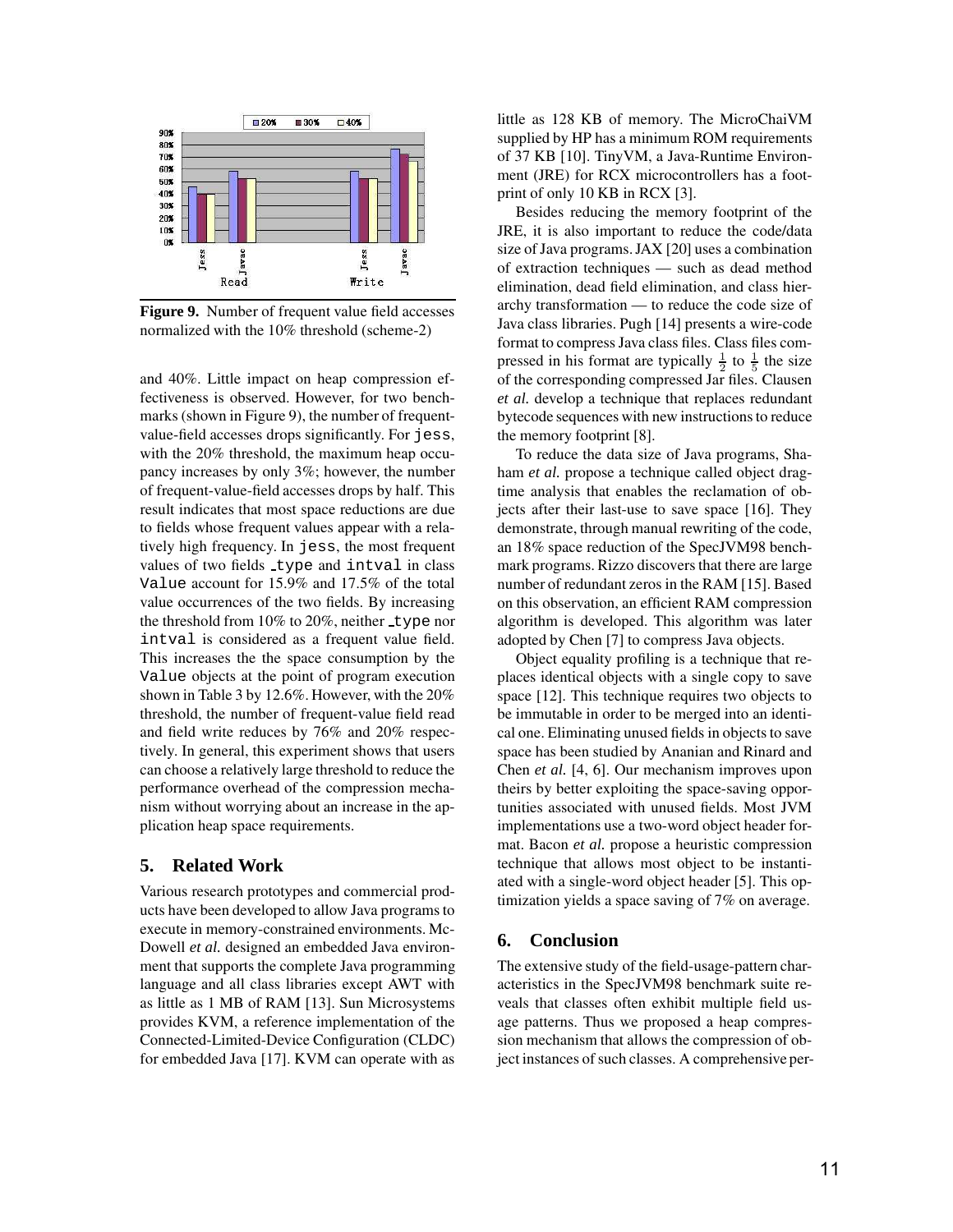formance evaluation indicates that our mechanism can reduce the maximum Heap memory occupancy of Java programs by 14% while paying a small performance overhead.

## **Acknowledgements and Author Biographies**

This research is supported by grants from the Natural Sciences and Engineering Research Council of Canada (NSERC), and from IBM Corporation.

**Zhuang Guo** is a PhD student at the department of Computing Science, University of Alberta. He received his bachelor degree in CS from Jilin University, China in 1997 and his master's degree in CS from the University of Alberta, Canada in 2003. His research interests include object-oriented programming languages, memory management, compiler optimization, and parallel processing.

**Jose´ Nelson Amaral** is a professor of Computing Science at the University of Alberta. He is the head of the Compiler Design and Optimization Laboratory. His areas of expertise include the design of optimizing compilers, high performance computing and computer architecture. He has published extensively in these areas. Prof. Amaral's extensive service to the scientific community includes membership in the program committee for many international conferences and proceedings chair for the International Parallel and Distributed Processing Symposium and for the International Conference on High Performance Computing. He is a cochair for the Workshop on Compiler-Driven Performance. Prof. Amaral is an associate editor for the IEEE Transactions on Computers. He is a Faculty Fellow with the IBM Center for Advanced Studies in Toronto and he has received IBM Faculty Awards.

**Duane Szafron** is a Professor of Computing Science and Vice Dean of the Faculty of Science at the University of Alberta. He has been doing research in object-oriented computing since 1980, including language design, language implementation, programming environments and parallel computing. He teaches object-oriented computing courses to students at all levels, from fist year through graduate school.

**Yang Wang** is currently a PhD student in the department of Computing Science, University of Alberta. He received his bachelor degree in applied mathematics from Ocean University of China in 1989 and his master's degree in computer science from Carleton University, Canada in 2001. From 1989 to 1996, he was a research assistant at the Institute of Computing Technology (ICT), Chinese Academy of Science. His research interests include distributed and parallel systems and object-oriented programming languages.

## **References**

- [1] Kaffe Virtual Machine. http://www.kaffe.org.
- [2] Spec jvm98 benchmarks. http://www.specbench.org.
- [3] TinyVM. http://tiny.sourceforge.net/index.html.
- [4] C. S. Ananian and M. Rinard. Data size optimization for Java programs. *Proceedings of the 2003 ACM SIGPLAN conference on language, compiler, and tool for embedded systems*, pages 59–68, 2003.
- [5] D. Bacon, S. Fink, and D. Grove. Space and timeefficient implementation of the Java object model. *Proceedings of the 6th European Conference on Object-oriented Programming*, pages 111–132, June 2002.
- [6] G. Chen, M. Kandemir, and M. J. Irwin. Exploiting frequent field values in Java objects for reducing heap memory requirements. *Proceedings of the 1st ACM/USENIX International Conference on Virtual Execution Environments*, pages 68–78, June 2005.
- [7] G. Chen, M. Kandemir, N. Vijaykrishnan, M. J. Irwin, B. Mathiske, and M. Wolczko. Heap compression for memory-constrained Java environments. *Proceedings of the 18th ACM SIGPLAN conference on Object-oriented programming, systems, languages, and applications*, 282-301, 2003.
- [8] L. R. Clausen, U. P. Schultz, C. Consel, and G. Muller. Java bytecode compression for lowend embedded systems. *ACM Transactions on Programming Languages and Systems*, 22(3):471– 489, May 2000.
- [9] M. Herz, N. Immerman, and J. E. B. Moss. Error free garbage collection traces: How to cheat and not get caught. *Proceedings of ACM International Conference on Measurement and Modeling of Computer Systems*, 30(1):140–151, June 2002.
- [10] HP. HP MicroChaiVM: Doing more with less. HP Computer News, April 2001.
- [11] M. Kanellos. Intel crams more memory into cellphones. CNET News, http://news.com.com, October 2003.
- [12] M. Marinov and R.O'Callahan. Object equality profiling. *Proceedings of the 18th ACM SIGPLAN*